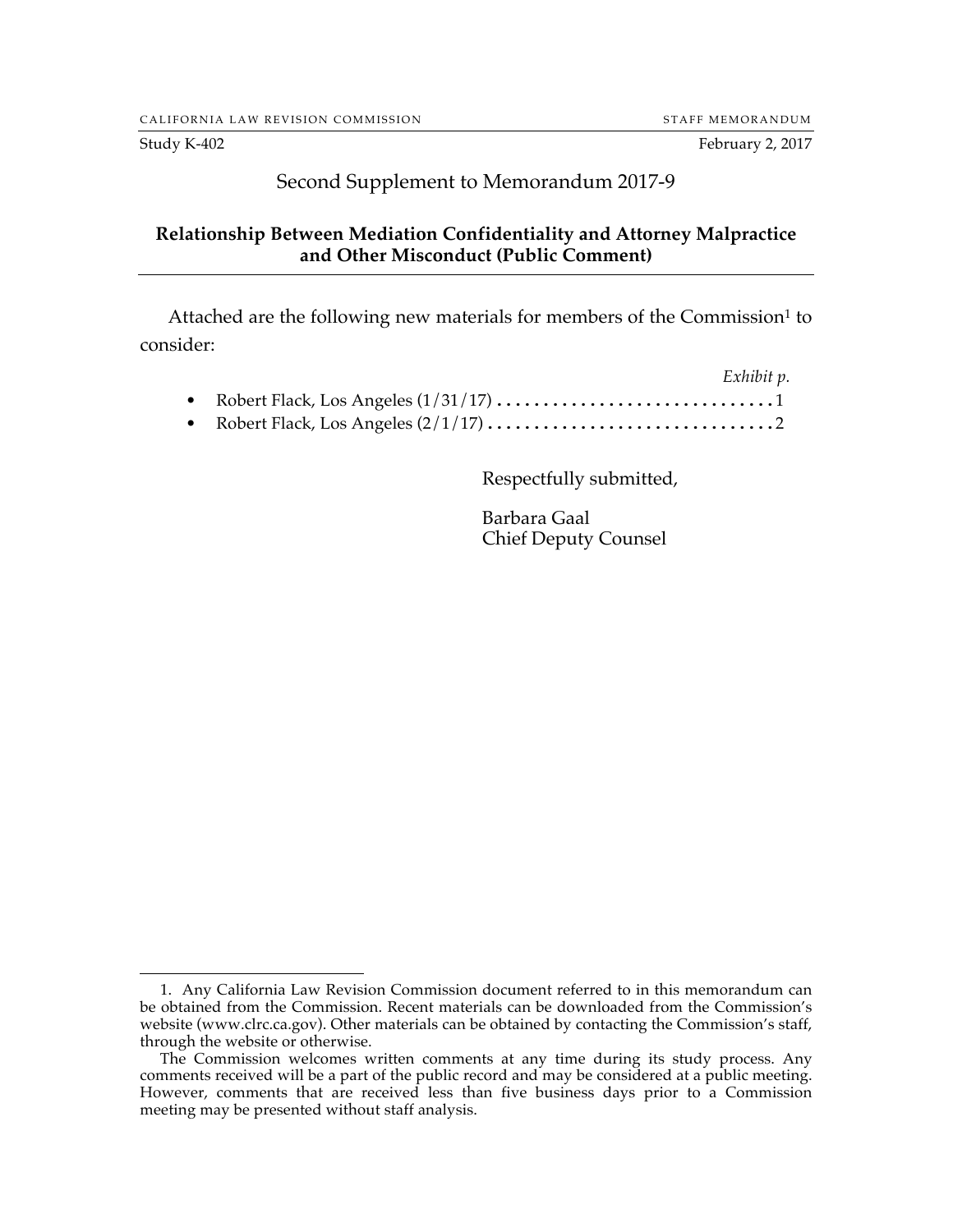

## **This is California where facts still matter:**

The following are clarifications made to add the record and expand on the extensive research done by CLRC Staff.

- $\checkmark$  JAMS, as a policy, does not Publicly Endorse or Oppose any current law or any proposed legislation.
	- $\checkmark$  In testimony before the California Senate Judiciary Committee in February, 2016, Jay Walsh, Esq. (General Counsel of JAMS)
	- $\checkmark$  Mr. Walsh retired in December, 2016, and his successor has not been available for comment.
- $\checkmark$  The American Arbitration Association (AAA) has no formal record of supporting the UMA.
- $\checkmark$  The AAA Current Position is that, absent other guidance, the UMA provides a reasonable basic framework for effective mediation.
- $\checkmark$  However, the AAA is not opposed to each jurisdiction establishing their own guidance which enhances the effectiveness of mediation and is not disruptive.
	- $\checkmark$  Personal Communication, January 30, 2017
- $\checkmark$  Eight States have considered the UMA and have decided against its adoption. (Ref: MM16-58).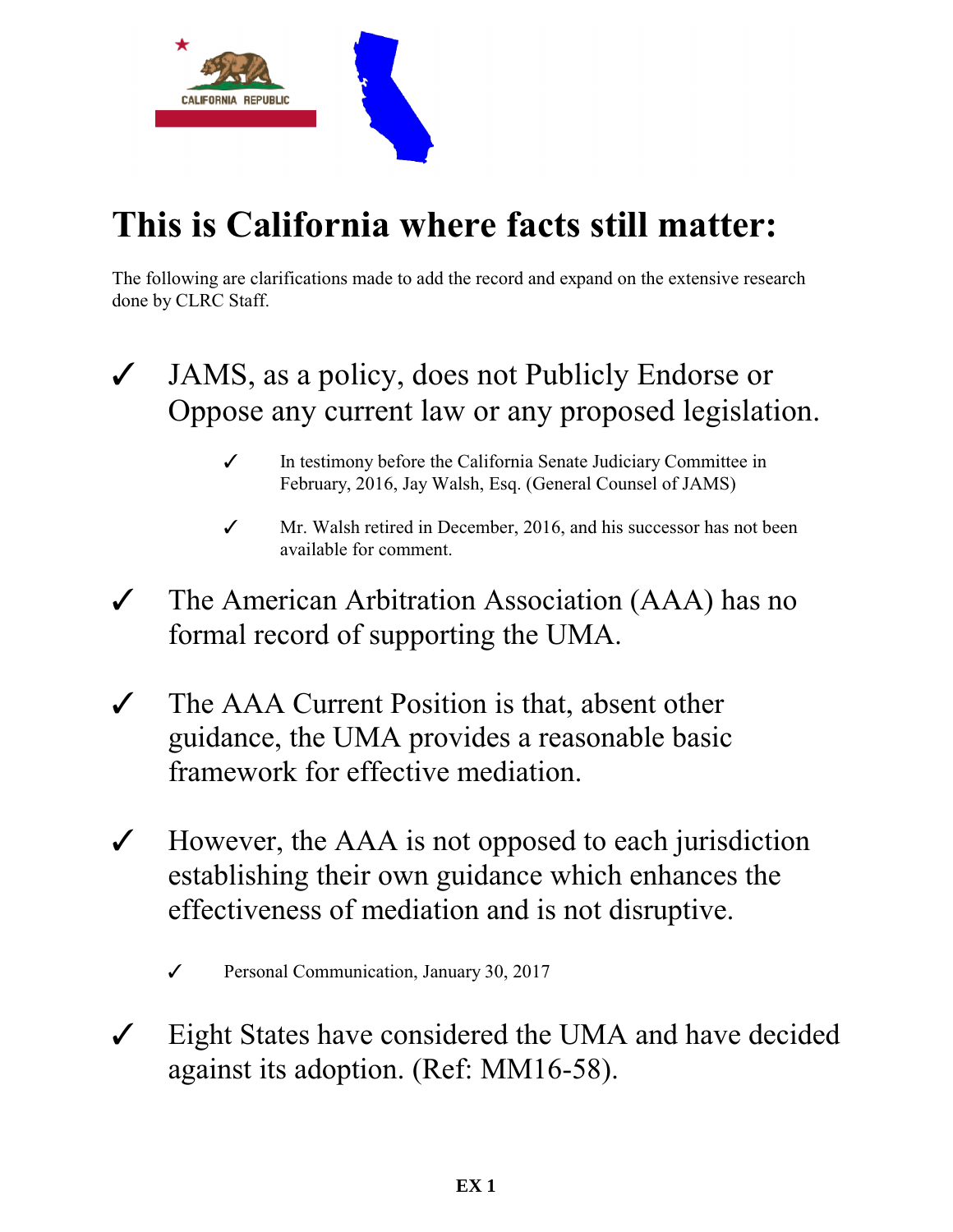# **Mediation Confidentiality Statutory Alternatives**

## B&PC § 6148 As a Model

Mediation Agreement Samples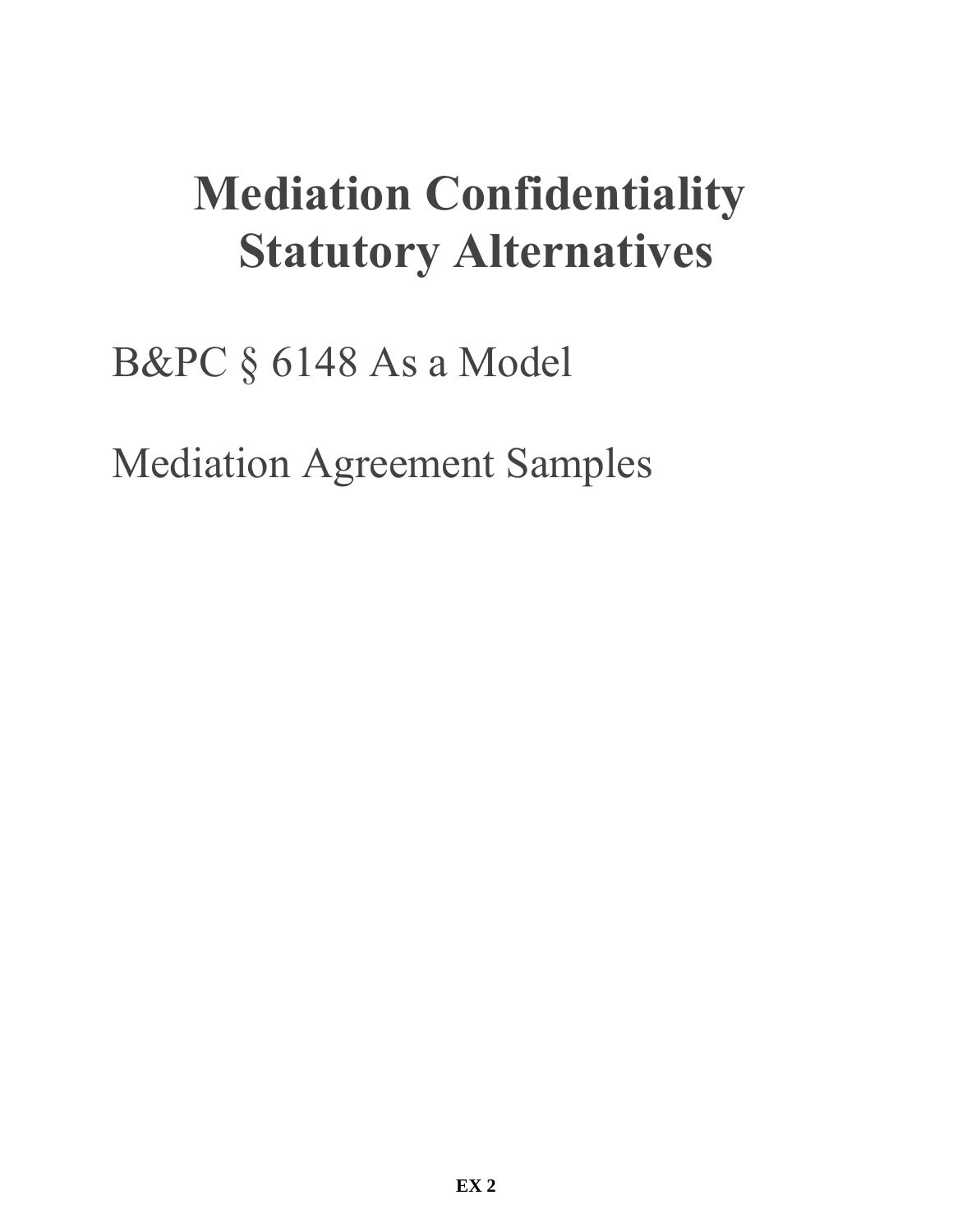#### **Business and Professions Code - BPC DIVISION 3. PROFESSIONS AND VOCATIONS GENERALLY CHAPTER 4. Attorneys [6000 - 6243] ARTICLE 8.5. Fee Agreements [6148]**

#### **Section 6148.**

(a) In any case not coming within Section 6147 in which it is reasonably foreseeable that total expense to a client, including attorney fees, will exceed one thousand dollars (\$1,000), the contract for services in the case shall be in writing. At the time the contract is entered into, the attorney shall provide a duplicate copy of the contract signed by both the attorney and the client, or the client's guardian or representative, to the client or to the client's guardian or representative. The written contract shall contain all of the following:

(1) Any basis of compensation including, but not limited to, hourly rates, statutory fees or flat fees, and other standard rates, fees, and charges applicable to the case.

(2) The general nature of the legal services to be provided to the client.

(3) The respective responsibilities of the attorney and the client as to the performance of the contract.

(b) All bills rendered by an attorney to a client shall clearly state the basis thereof. Bills for the fee portion of the bill shall include the amount, rate, basis for calculation, or other method of determination of the attorney's fees and costs. Bills for the cost and expense portion of the bill shall clearly identify the costs and expenses incurred and the amount of the costs and expenses. Upon request by the client, the attorney shall provide a bill to the client no later than 10 days following the request unless the attorney has provided a bill to the client within 31 days prior to the request, in which case the attorney may provide a bill to the client no later than 31 days following the date the most recent bill was provided. The client is entitled to make similar requests at intervals of no less than 30 days following the initial request. In providing responses to client requests for billing information, the attorney may use billing data that is currently effective on the date of the request, or, if any fees or costs to that date cannot be accurately determined, they shall be described and estimated.

(c) Failure to comply with any provision of this section renders the agreement voidable at the option of the client, and the attorney shall, upon the agreement being voided, be entitled to collect a reasonable fee.

(d) This section shall not apply to any of the following:

(1) Services rendered in an emergency to avoid foreseeable prejudice to the rights or interests of the client or where a writing is otherwise impractical.

(2) An arrangement as to the fee implied by the fact that the attorney's services are of the same general kind as previously rendered to and paid for by the client.

(3) If the client knowingly states in writing, after full disclosure of this section, that a writing concerning fees is not required.

- (4) If the client is a corporation.
- (e) This section applies prospectively only to fee agreements following its operative date.

(f) This section shall become operative on January 1, 2000.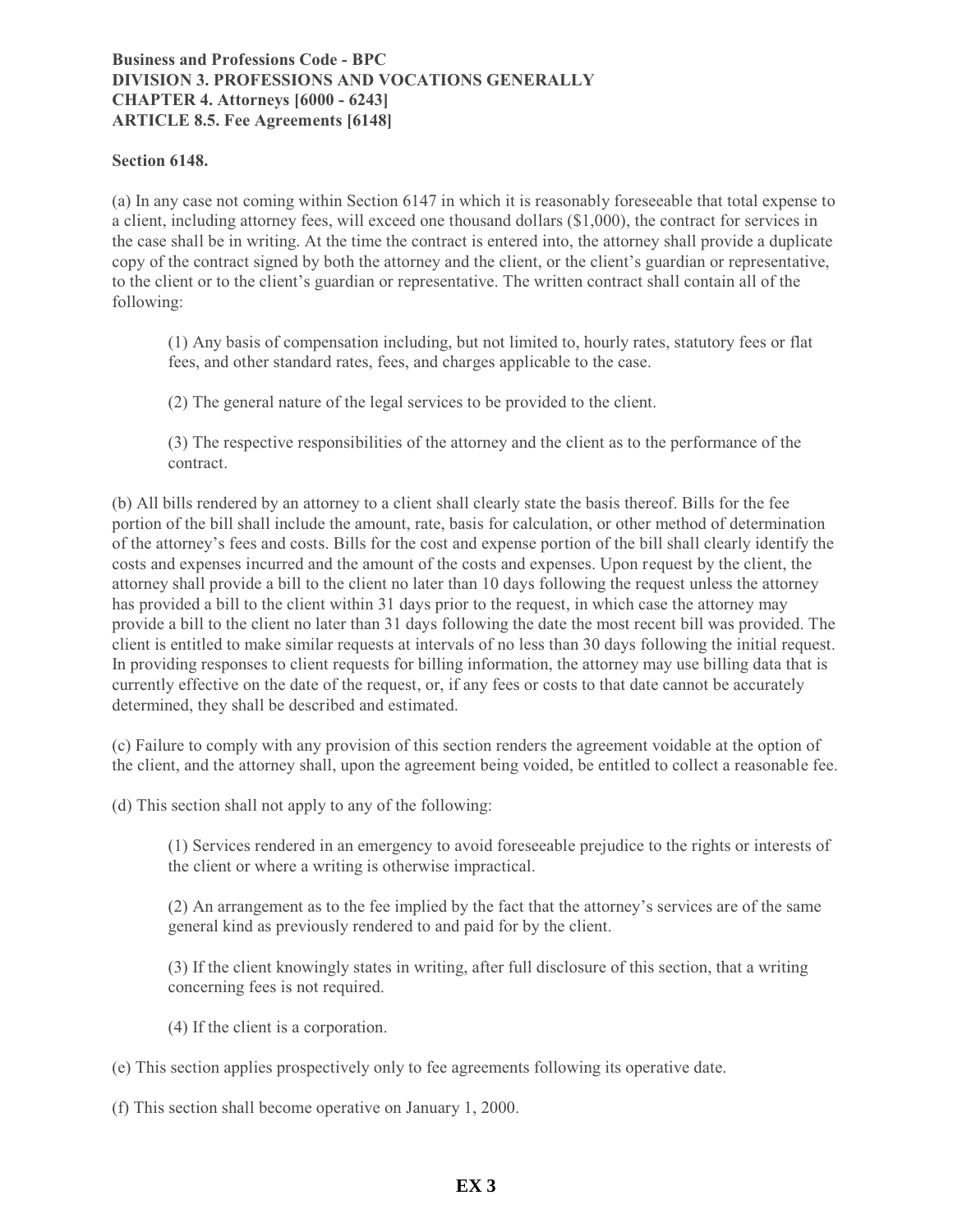

## **PreMediation Agreements as an Alternative were presented at the September CLRC Hearing**

### **Advantages:**

#### • **Applies to All Consumer Mediations, not just Court Supervised**

- "Public Right to Know" **ONLY** attaches when Court Supervised
- Most mediation is conducted without Court Supervision
- California Constitutional Right to Privacy Applies

#### • **Provides Education and Informed Consent**

- Arms Parties with Specific and Immediate Advice
- Restricts Possibly Unscrupulous and UnProfessional Behavior
- **ProActive in Anticipating Problems and Preventing Them**
	- Education, Notice and Informed Consent
	- Front End Solution Not a "Gotcha" System
- **Not Subject to Abuse of Process**
	- Back Door to Disrupt Legitimate Process Not Created
	- Encourages Parties to be "Present" and Respectful

#### **• Reinforces the Central Values of True Mediation**

- Self-Determination
- Voluntary Participation
- Mutual Selection of Neutral Mediator
- Voluntary Withdrawal Option
- No Compulsory Process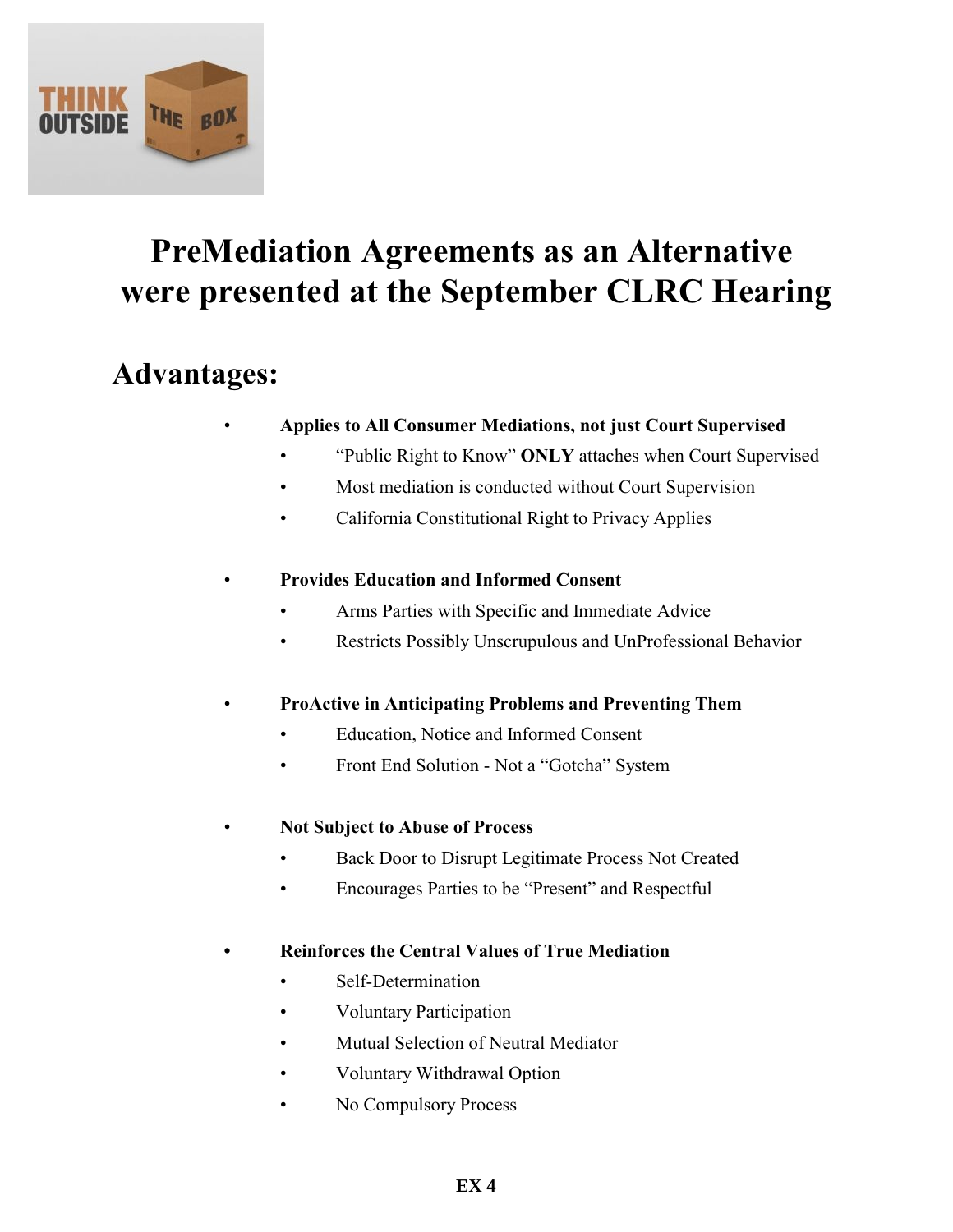#### **PROPOSED STANDARD PRE-MEDIATION AGREEMENT OUTLINE OF ISSUES**

#### **Consumer Notice and Protection in Mediation.**

The confidentiality of the private settlement of disputes is supported by long standing tradition and the California Constitutional Right to Privacy. In California, people have the "inalienable right" to privacy in the management of their personal relationships including their disputes.

The purpose of this Agreement is to provide consumer education and notice concerning the character of the Mediation Process. Parties engaging in Mediation, while benefitting from a confidential process, lose the opportunity to use any information gained in Mediation for any other purpose than the Mediation itself.

Where any individuals or natural persons are Parties in Mediation, this Agreement provides PreMediation notice which informs those Parties of their expectations, rights and limitations as before they engage in confidential Mediation to resolve their issues.

Specifically:

- 1. The Mediator in the Mediation is a Neutral who has been selected and retained jointly by all Parties to the dispute. The Parties have been provided sufficient opportunity to inquire about the Neutral's professional experience and background and do not object.
- 2. The Parties may retain counsel to prepare for or to participate in Mediation (with the advanced consent of the Mediator).
- 3. The Parties have been advised that:
	- a. Their participation in Mediation is voluntary and they may withdraw from Mediation at any time for any reason.
	- b. Any settlement agreement resulting from Mediation:
		- i. shall be consensual and not compulsory,
		- ii. shall be in a writing that verifies that it is intended to be enforced, unless it

<sup>170202.</sup>Draft8.Proposed Standard Mediation Confidentiality Agreement.wpd Page 1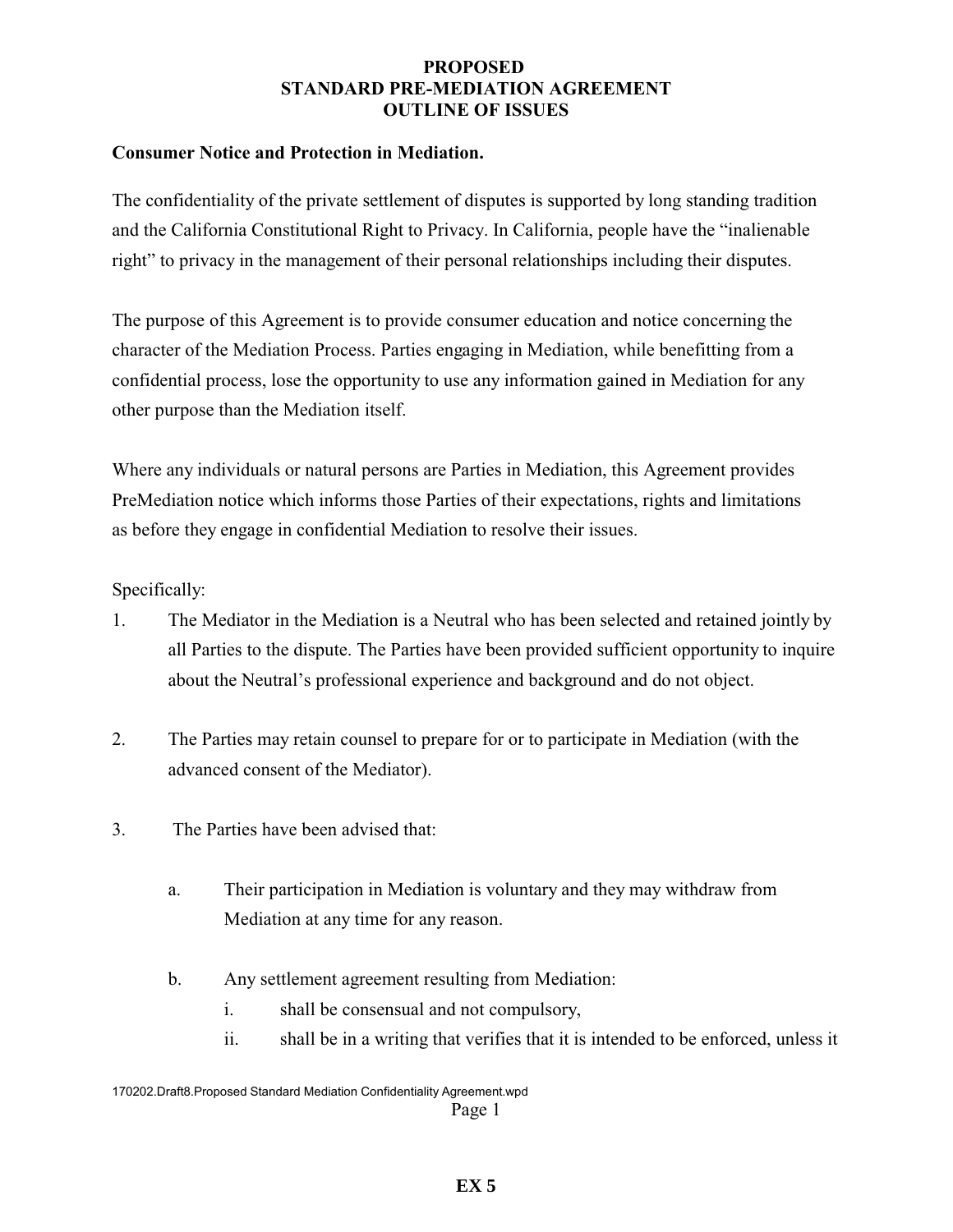is an oral agreement which strictly complies with the provisions of Evid. Code Sec. 1118,

- iii. should an attorney fee agreement be modified as part of any settlement, it shall also be in a writing that verifies that it is intended to be enforced, and
- iv. to be disclosed (and enforced), any agreement shall comply with the provisions of Evid. Code Sec. 1123.

The Mediator's role is limited to facilitating the Parties' resolution of their issues.

- v. The Mediator has no authority to determine the resolution of any case.
- vi. The Mediator shall not act as a representative, advocate or legal advisor for any Party.
- vii. The Mediator may express opinions on the applicability of the law to the facts to the extent that such opinions, in the judgment of the Mediator and consent of the Parties, may be helpful in facilitating a settlement.
- viii. The Mediator shall not provide legal advice.
- ix. The Parties agree they will rely solely on their on their own judgment with the advice of their own attorneys in arriving at a resolution of their dispute.
- x. Unless specifically requested by all Parties (in writing), the Mediator shall not offer any case evaluation (or preliminary adjudication) which could be interpreted as conclusive or coercive rather than as merely advisory.
- c. Mediations are confidential.
	- i. The Parties may choose to rely only on admissible evidence (information that would otherwise be admissible and not subject to the Mediation Confidentiality of Evid. Code 1115 et. seq).
	- ii. Absent a specific agreement, any information may be considered in Mediation.
	- iii. The privileged character of any information is not altered by its disclosure in Mediation.
	- iv. The Mediator cannot be compelled to disclose any information received in any form related to the Mediation.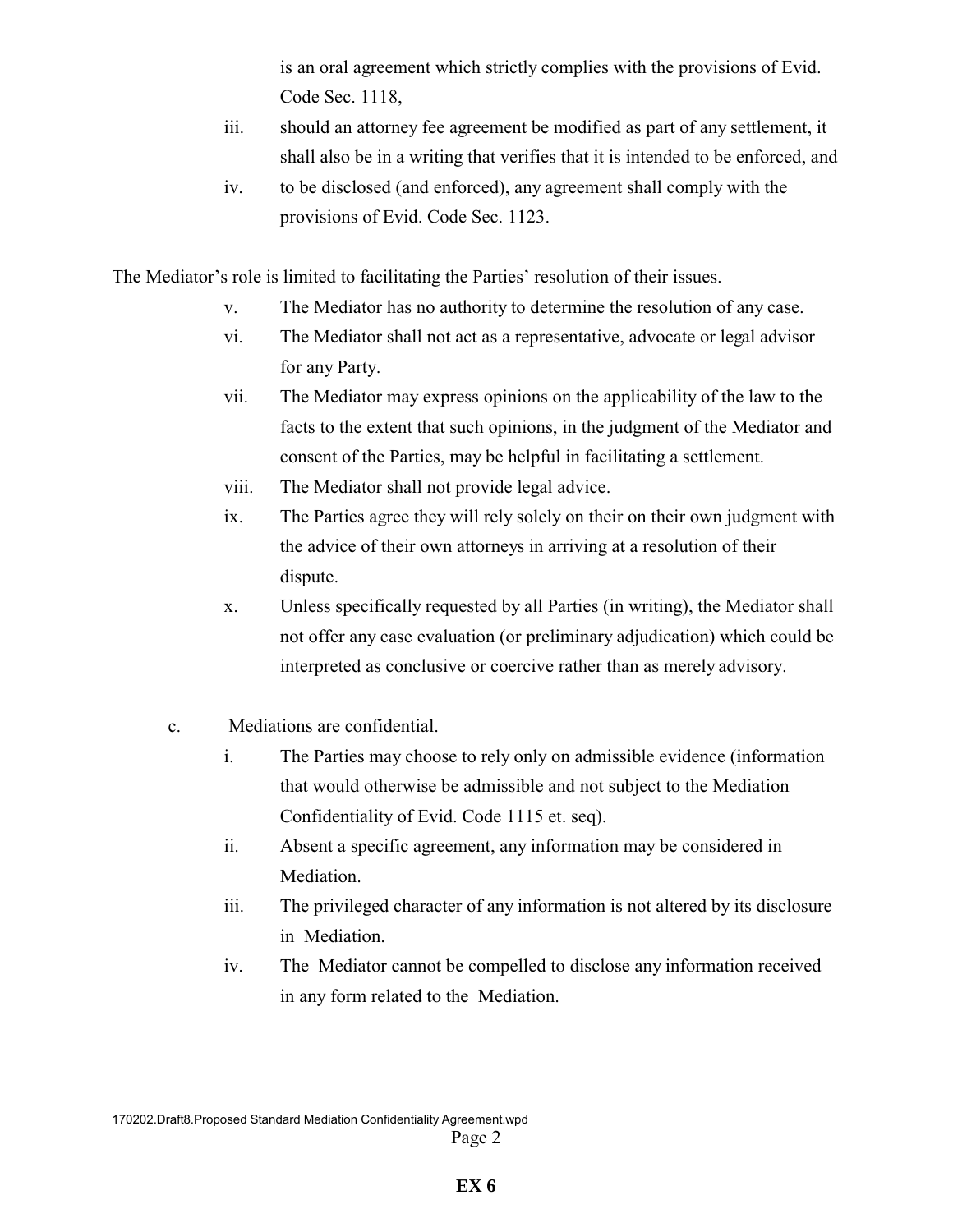- d. All statements made during the course of Mediation are confidential and privileged settlement discussions, are made without prejudice to any party's legal position, and are inadmissible for any purpose in any legal proceeding.
	- i. These offers, promises, conduct and statements:
		- (1) will not be disclosed to third Parties except persons associated with the participants in the process,
		- (2) are privileged and inadmissible for any purposes, and
		- (3) evidence that is otherwise admissible or discoverable is not rendered inadmissible or non-discoverable as a result of its use in the mediation process.
	- ii. **This protection from disclosure may prevent the use of any evidence of Mediation in any future claims against the Parties or any retained attorney (***Cassel* **warning).**
- e. All confidentiality provisions shall extend beyond the duration of the Mediation.
- f. Family Law Provisions (If a Family Law Matter).
	- i. Mutual Fiduciary Responsibilities. Family Code Sec. 721 specifies that a husband and wife are in a fiduciary relationship that imposes a duty of the highest good faith and fair dealing on each of them and that prohibits either of them from taking any unfair advantage of the other. This duty includes the obligation to make full disclosure to the other spouse of all material facts and information regarding the existence, characterization, and valuation of all assets and debts.
	- ii. Disclosures. Family Code Sec. 2014-5 requires specific disclosures in the connection with the filing of a petition for dissolution. These disclosures while not produced for mediation, may be used during mediation. The requirement for such disclosures may only be waived as permitted by these statutes.
	- iii. Valuation.
		- (1) The Mediator will not be requested or required to investigate or confirm the identity or value of the Parties' assets or the identity and amount of their liabilities, or the amount of the Parties' income or expenses.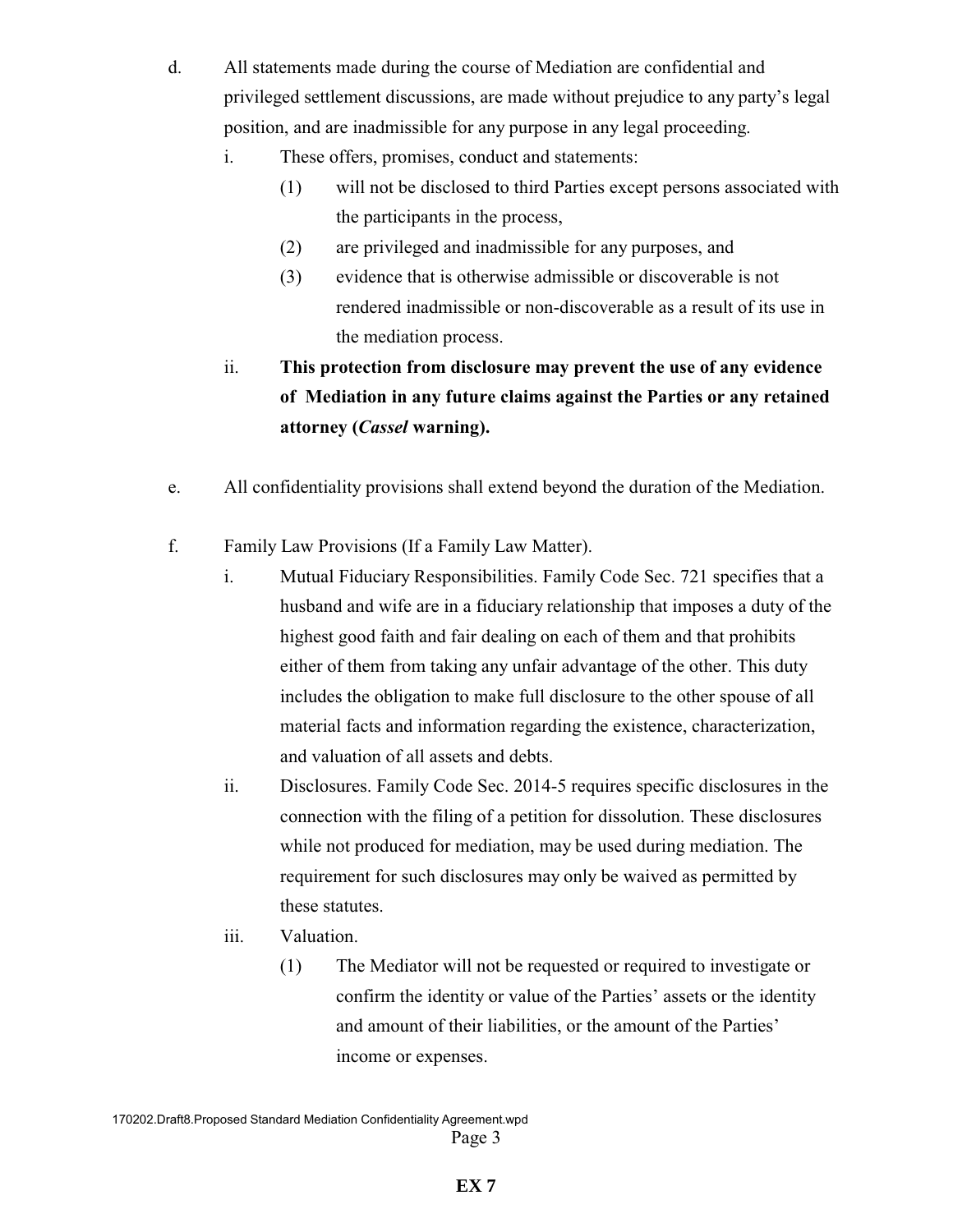- (2) The Parties reserve their rights to have any of these matters investigated or confirmed by an independent third party (for example: an attorney, accountant, appraiser, actuary, etc.)
- 4. This section shall not apply to any of the following:
	- a. Services rendered by a DRPA Agency.
	- b. Services rendered as part of an on-going relationship between the Parties and the Mediator (as may be typical of Family Law Matters) where the Mediator's services are of the same general kind as previously rendered to the Parties.
	- c. If the Parties are corporations, LLC's or other business entities.

#### **Acknowledged:**

| Party    | Date |
|----------|------|
| Attorney | Date |
| Party    | Date |
| Attorney | Date |
| Mediator | Date |

170202.Draft8.Proposed Standard Mediation Confidentiality Agreement.wpd Page 4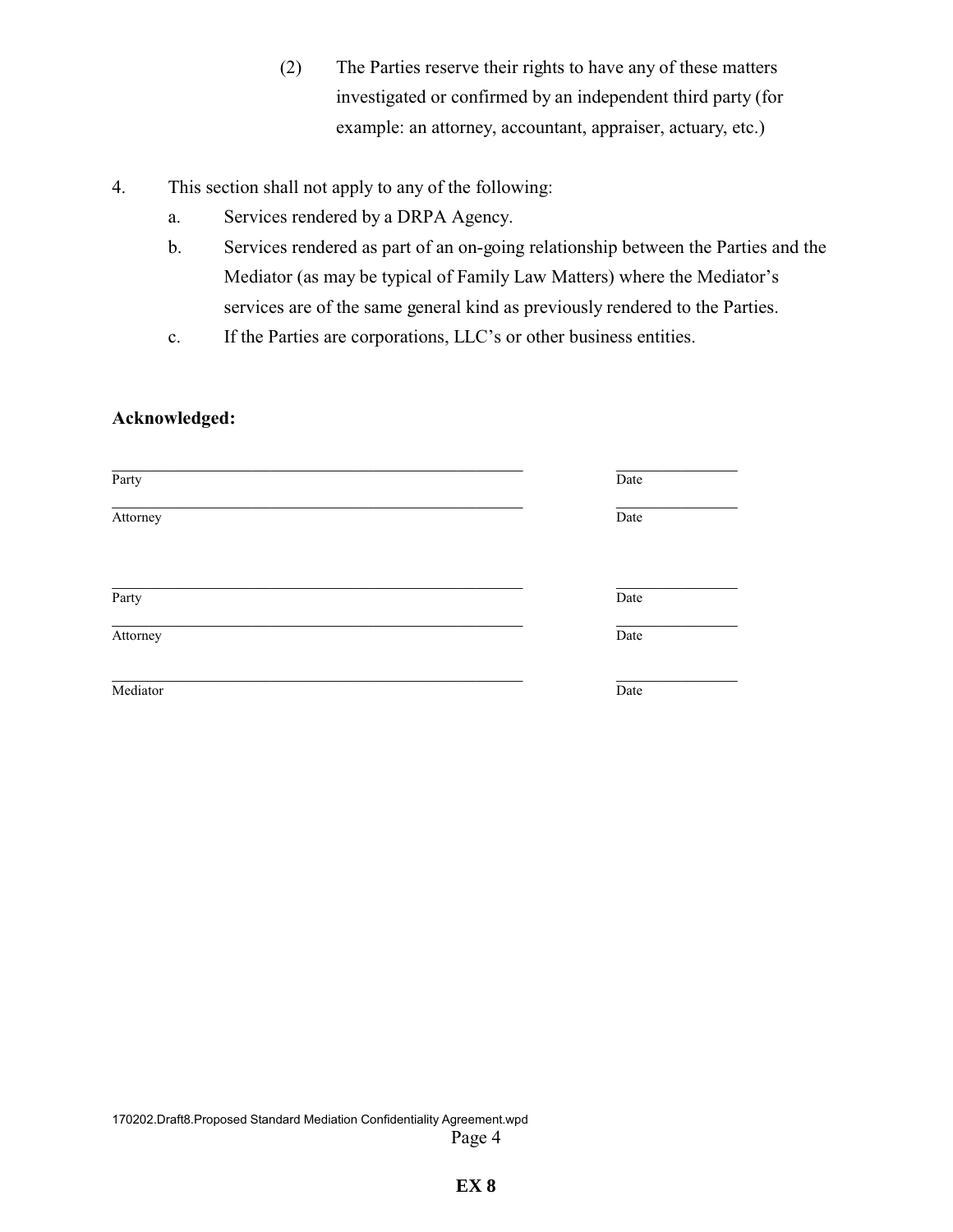#### EVIDENCE CODE SECTION 9XX

#### **Proposed Cal.Evid.Code Sec. 9XX. Consumer Notice and Protection in Mediation.**

The confidentiality of the private settlement of disputes is supported by long standing tradition and the California Constitutional Right to Privacy. In California, people have the "inalienable right" to privacy in the management of their personal relationships.

In Mediation, under Evid. Code Sec. 1115-1128, where individuals or natural persons are Parties, the Parties shall be provided the following notice in the form of a Pre Mediation Agreement:

- 1. The Mediator in the Mediation shall be a Neutral who has been selected and retained jointly by all Parties to the dispute. The Parties have been provided sufficient opportunity to inquire about the Neutral's professional experience and background and do not object.
- 2. The Parties may retain counsel to prepare for or to participate in Mediation (with the advanced consent of the Mediator).
- 3. The Parties have been advised that:
	- a. Their participation in Mediation is voluntary and they may withdraw from Mediation at any time for any reason.
	- b. Any settlement agreement resulting from Mediation:
		- i. shall be consensual and not compulsory,
		- ii. shall be in a writing that verifies that it is intended to be enforced, unless it is an oral agreement which strictly complies with the provisions of Evid. Code Sec. 1118,
		- iii. should an attorney fee agreement be modified as part of any settlement, it shall also be in a writing that verifies that it is intended to be enforced, and
		- iv. to be disclosed (and enforced), any agreement shall comply with the provisions of Evid. Code Sec. 1123.
	- c. The Mediator's role is limited to facilitating the Parties' resolution of their issues.
		- i. The Mediator has no authority to determine the resolution of any case.
		- ii. The Mediator shall not act as a representative, advocate or legal advisor for any Party.
		- iii. The Mediator may express opinions on the applicability of the law to the

#### 170202.Draft8.EVIDENCE CODE.9XX.Proposed.Mediation Confidentiality.wpd Page 1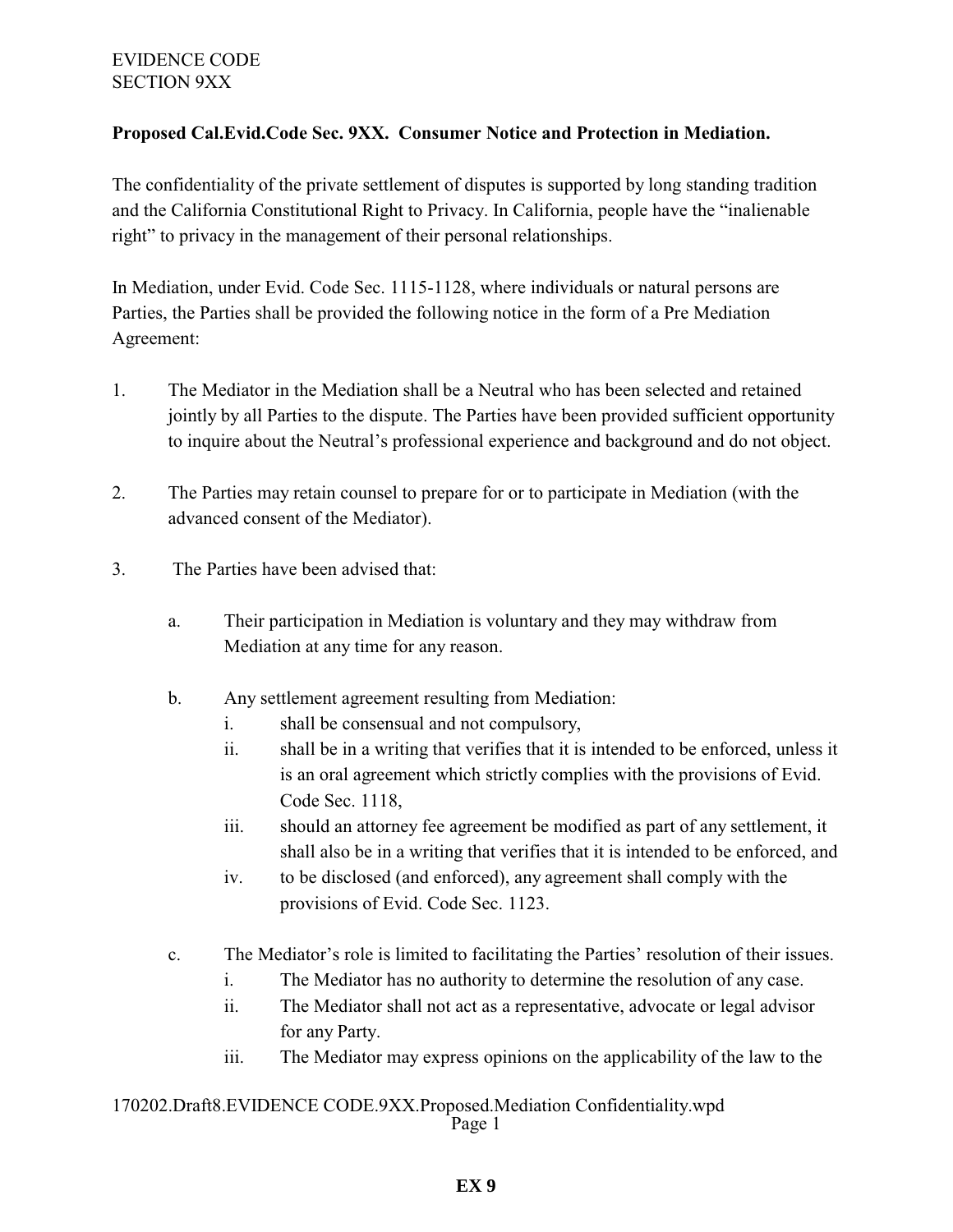facts to the extent that such opinions, in the judgment of the Mediator and consent of the Parties, may be helpful in facilitating a settlement.

- iv. The Mediator shall not provide legal advice.
- v. The Parties agree they will rely solely on their on their own judgment with the advice of their own attorneys in arriving at a resolution of their dispute.
- vi. Unless specifically requested by all Parties (in writing), the Mediator shall not offer any case evaluation (or preliminary adjudication) which could be interpreted as conclusive or coercive rather than as merely advisory.
- d. Mediations are confidential.
	- i. The Parties may choose to rely only on admissible evidence (information that would otherwise be admissible and not subject to the Mediation Confidentiality of Evid. Code 1115 et. seq).
	- ii. Absent a specific agreement, any information may be considered in Mediation.
	- iii. The privileged character of any information is not altered by its disclosure in Mediation.
	- iv. The Mediator cannot be compelled to disclose any information received in any form related to the Mediation.
- e. All statements made during the course of Mediation are confidential and privileged settlement discussions, are made without prejudice to any party's legal position, and are inadmissible for any purpose in any legal proceeding.
	- i. These offers, promises, conduct and statements:
		- (1) will not be disclosed to third Parties except persons associated with the participants in the process,
		- (2) are privileged and inadmissible for any purposes, and
		- (3) evidence that is otherwise admissible or discoverable is not rendered inadmissible or non-discoverable as a result of its use in the mediation process.
	- ii. **This protection from disclosure may prevent the use of any evidence of Mediation in any future claims against the Parties or any retained attorney (***Cassel* **warning).**
- f. All confidentiality provisions shall extend beyond the duration of the Mediation.